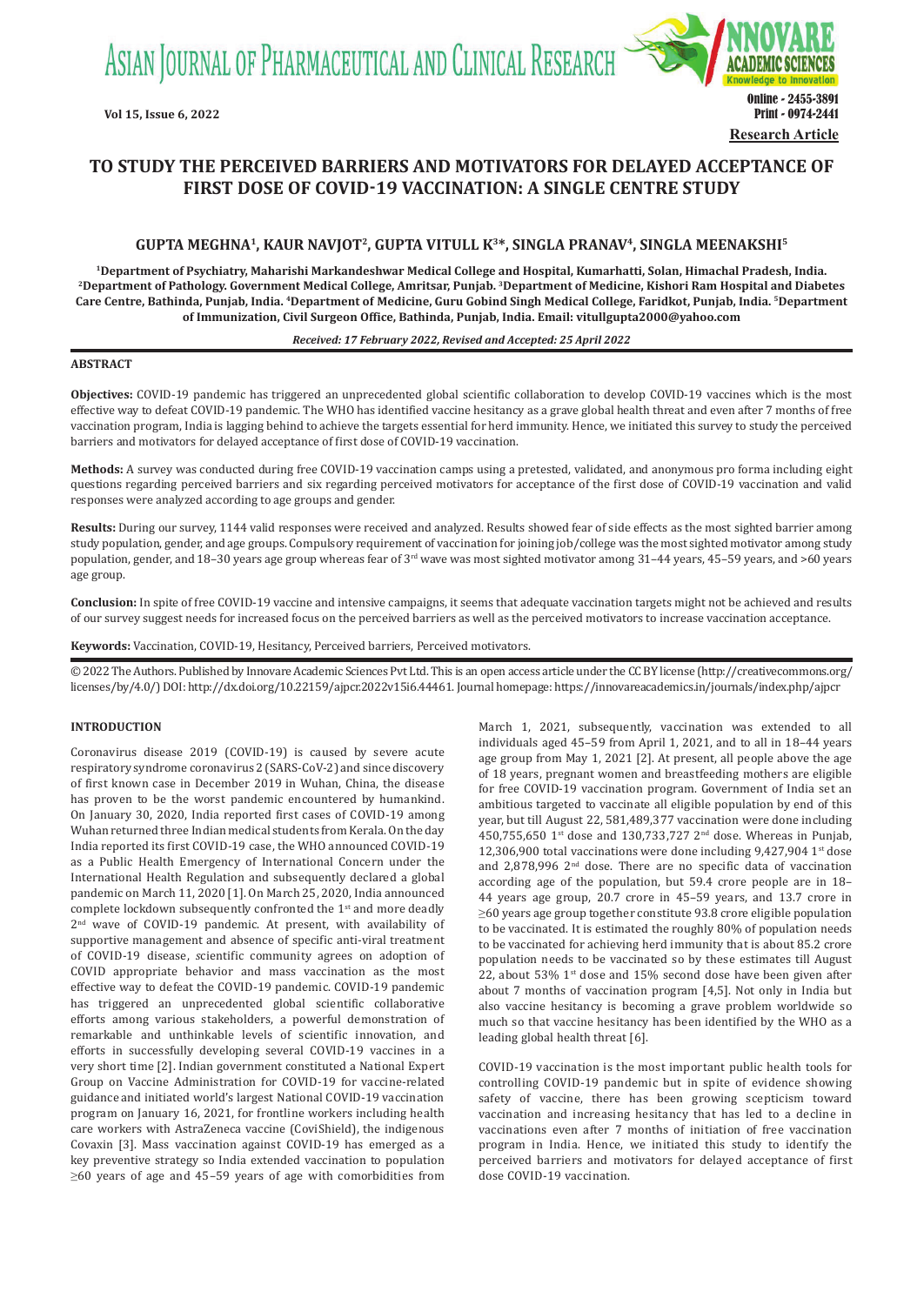#### **METHODS**

A survey was conducted at our center organizing regular free COVID-19 vaccination camps in association with an NGO under the aegis of district immunization officer to document the perceived barriers and motivators for delayed acceptance of first dose of COVID-19 vaccination in our district. This study was under taken from July 15, 2021, to August 15, 2021, after the ethical approval from Institutional Ethical Committee. All people coming for free vaccination camp were registered and those coming for  $1<sup>st</sup>$  dose of COVID-19 vaccination were asked to fill a pretested, validated, and anonymous survey pro forma containing eight questions regarding perceived barriers for delayed acceptance of first dose of COVID-19 vaccination and six questions regarding perceived motivators for acceptance of first dose of COVID-19 vaccination. Verbal informed consent was taken after explaining the purpose of the survey from all the subjects and those who did not consent were excluded from the study. The survey pro forma was printed in three languages, English, Hindi, and Punjabi for convenience of local population and those who were not able to understand the pro forma, pro forma was filled after personal interview. The survey questionnaire was designed by the researchers after an extensive literature review in Indian context. The questionnaire pro forma was pretested on 30 people who were excluded for the study and its internal consistency was assessed by calculating the Cronbach's alpha which was 0.929 (95% CI: 0.907–0.946) showing highly significant (p<0.001) internal consistency. Respondents were asked to choose only one most appropriate answer to avoid confusion by choice of multiple options and the responses were analyzed according to age groups and gender.

#### **Statistical analysis**

Data were extracted from the form to Excel sheet and statistically analyzed using "IBM SPSS Statistics for Windows, version 23.0 (IBM Corp., Armonk, N.Y., USA)." Qualitative data were presented as frequencies and percentages, and a Chi-square test was used for analysis. The adopted significance level is p<0.05.

# **RESULTS**

A total of 2238 vaccinations were done at our center from July 15, 2021, to August 15, 2021, including 1321 (59.0%) 1<sup>st</sup> dose and 917 (41.0%) 2nd dose. A total of 1144 (86.6%) individuals consented and completed the pretested, validated, and anonymous survey pro forma and 177 (13.4%) did not consent to participate in the survey. Atotal of 1144 valid responses received were analyzed to study perceived barriers for delayed 1st dose of vaccination and perceived motivators for delayed acceptance of first dose of COVID-19 vaccination. Study population of 1144 included 655 (57.3%) males and 489(42.7%) females. Among age groups, 442(38.6%) belonged to 18–30 years age group, 441 (38.5%) 31–44 years, 186 (16.3%) 45– 59 years, and 75 (6.6%) belonged to ≥60 years age group.

Table 1 shows responses of study population and gender groups for perceived barriers regarding delayed first dose of COVID-19 vaccination. Results show that fear of side effects was the most sighted barrier among study population as well as gender groups and the difference was statistically highly significant. Statistically highly significant difference was also observed among responses of the study population as well as the gender groups to all the eight questions regarding the perceived barriers for delayed first dose of COVID-19 vaccination mentioned in survey pro forma.

Table 2 shows responses of different age groups to questions related to perceived barriers regarding delayed first dose of COVID-19 vaccination. Results show that fear of side effects was the most sighted barrier among all age groups and the difference was statistically highly significant. Statistically highly significant difference was also observed among responses of the age groups to all the eight questions regarding the perceived barriers for delayed first dose COVID-19 vaccination mentioned in survey pro forma.

Table 3 shows responses of study population and gender groups to questions related to perceived motivators for delayed acceptance of first dose of COVID-19 vaccination. Results show that compulsory requirement of vaccination for joining job/college was the most sighted motivator among study population and the difference was statistically not significant. Statistically not significant difference was also observed among responses of gender groups to all the six questions regarding the perceived motivators for delayed acceptance of first dose of COVID-19 vaccination mentioned in survey pro forma, but compulsory requirement of vaccination for joining job/college was the most sighted motivator among males as well as females.

Table 4 shows responses of age groups to questions related to perceived motivators for delayed acceptance of first dose of COVID-19 vaccination. Results show that compulsory requirement of vaccination for joining job/college was the most sighted motivator among 18–30 years age group and fear of 3rd wave was most sighted motivator among 31– 44 years, 45–59 years, and ≥60 years age group and the difference was statistically highly significant. Statistically highly significant difference was also observed among responses of age groups to all the six questions regarding the perceived motivators for delayed acceptance of first dose of COVID-19 vaccination mentioned in survey pro forma.

#### **DISCUSSION**

The adverse health and socioeconomic consequences of COVID-19 pandemic are immense, devastating country after country and vaccine hesitancy or delay in acceptance of vaccination has been perceived as a major global threat in controlling the current pandemic. Since there is absence of any specific treatment for COVID-19 infection, vaccines are considered as the only protection for people and the community. Hence, understanding the attitude, perceived barriers, and motivators for acceptance of the COVID-19 vaccines are very important in planning an appropriate vaccination strategy, especially when in spite of free vaccination program, India is facing grave threat of vaccine hesitancy in addition to several other potential problems of availability and distribution of vaccines. Hence, our survey was an effort to explore the perceived barriers for delay in 1<sup>st</sup> dose and perceived motivators for acceptance of 1st dose of COVID-19 vaccination. In our survey, 30.4% of the study population observed fear of side effects as most important perceived barrier for COVID-19 vaccination, 15.6% low-risk perception from COVID-19, 14.0% rumors of infertility/impotency, 11.4% perceived vaccine is of no use, 9.1% doubted safety and efficacy of the vaccines, 7.6% observed inconvenience of availability or registration for vaccination, 7.3% delayed because of COVID-19 infection/diseases/ pregnancy/breastfeeding, and 4.6% felt fear of death after taking the vaccine. In a study, 64.4% of study population were concerned about COVID-19 vaccine side effects, 20.2% lacked confidence in vaccination while 25.4% believed in other reasons for not taking vaccine [7]. Results of this study were comparable to results of our survey if we consider side effects as well as rumors for impotency/infertility together.

Analysis of the results of our survey observed 27.9% of males responded to fear of side effects of vaccines as the most important perceived barrier for COVID-19 vaccination, whereas 17.3% believed rumors of infertility/impotency, 14.8% low-risk perception from COVID-19, 12.5% perceived vaccine is of no use, 7.8% observed inconvenience of availability or registration for vaccination, 7.3% delayed because of COVID-19 infection/diseases/pregnancy/breastfeeding, 6.9% doubted safety and efficacy of the vaccines, and 5.5% felt fear of death after taking the vaccine as perceived barrier for  $1<sup>st</sup>$  dose of COVID-19 vaccination. Similarly, among females, 33.7% observed fear of side effects as most important perceived barrier for COVID-19 vaccination, 16.8% low-risk perception from COVID-19, 12.1% doubted safety and efficacy of the vaccines, 9.8% perceived vaccine is of no use, 9.6% rumors of infertility/ impotency, 7.4% observed inconvenience of availability or registration for vaccination, 7.1% delayed because of COVID-19 infection/diseases/ pregnancy/breastfeeding, and 3.5% felt fear of death after taking the vaccine as perceived barrier for 1<sup>st</sup> dose of COVID-19 vaccination. On review of literature and internet search, we could not come across the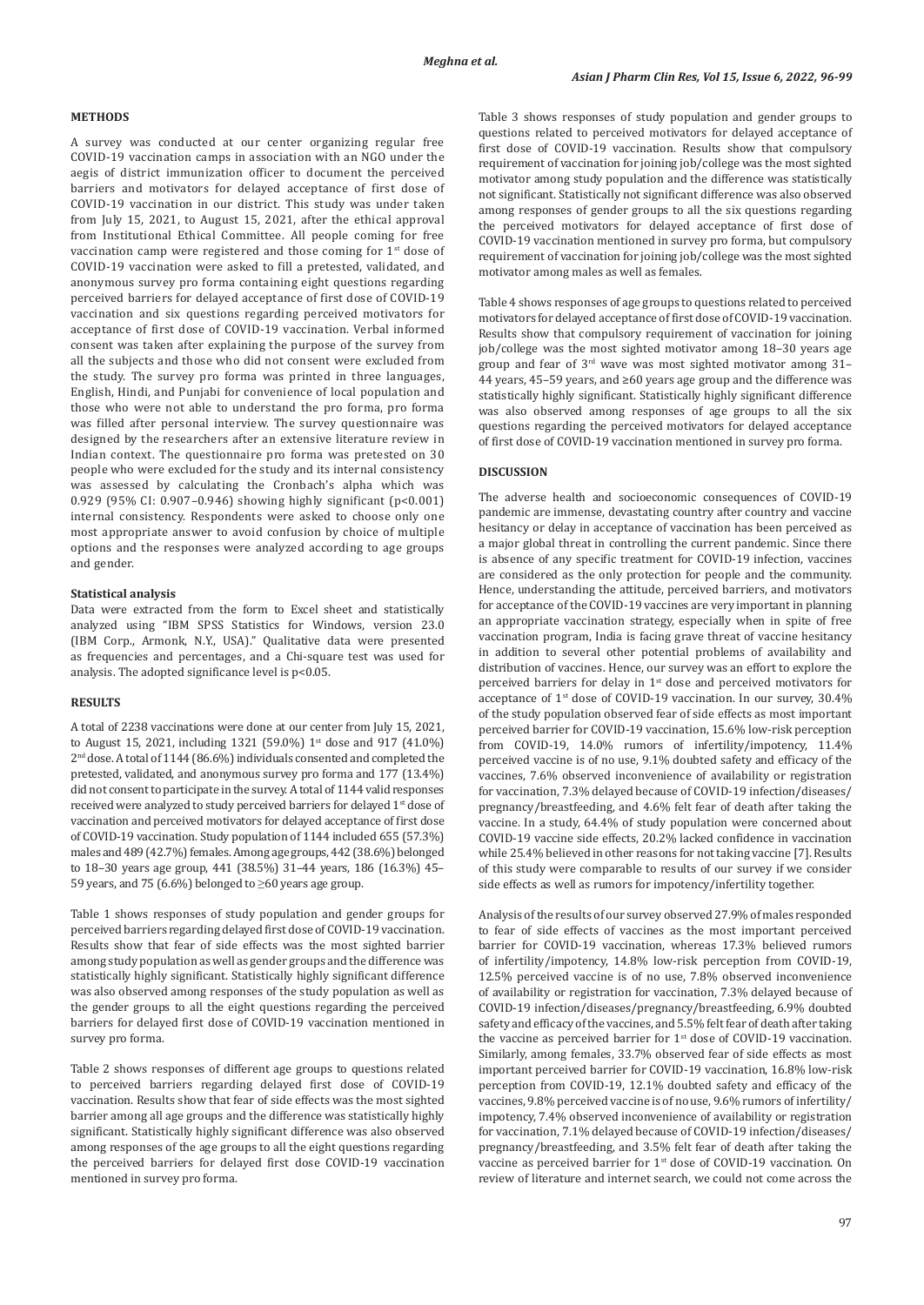# **Table 1: Perceived barriers for delayed first dose of COVID‑19 vaccination among study population and gender groups (% [N])**

| S. No. | <b>Questions</b>                                                      | Total        | <b>Males</b> | <b>Females</b> |  |
|--------|-----------------------------------------------------------------------|--------------|--------------|----------------|--|
|        | % (N)                                                                 | 100.0 (1144) | 57.3 (655)   | 42.7 (489)     |  |
| 1.     | Vaccine is of no use.                                                 | 11.4(130)    | 12.5(82)     | 9.8(48)        |  |
| 2.     | Doubtful safety and efficacy of vaccines.                             | 9.1(104)     | 6.9(45)      | 12.1(59)       |  |
| 3.     | Fear of side effects of vaccines.                                     | 30.4 (348)   | 27.9 (183)   | 33.7 (165)     |  |
| 4.     | Rumors of infertility/impotency.                                      | 14.0 (160)   | 17.3 (113)   | 9.6(47)        |  |
| 5.     | Fear of death after taking the vaccine.                               | 4.6(53)      | 5.5(36)      | 3.5(17)        |  |
| 6.     | Inconvenience of availability/registration of vaccine.                | 7.6 (87)     | 7.8(51)      | 7.4 (36)       |  |
| 7.     | Low-risk perception from COVID-19 infection.                          | 15.6 (179)   | 14.8 (97)    | 16.8 (82)      |  |
| 8.     | Delay because of COVID-19 infection/diseases/pregnancy/breastfeeding. | 7.3 (83)     | 7.3(48)      | 7.1(35)        |  |

χ2 =28.128; df=7; *P=*0.000208 (<0.001) highly significant

# **Table 2: Perceived barriers for delayed first dose of COVID‑19 vaccination among age groups (% [N])**

| S. No. | <b>Questions</b>                                                      | $18-30$ years | $31-44$ years | $45 - 59$ years | $\geq 60$ years |
|--------|-----------------------------------------------------------------------|---------------|---------------|-----------------|-----------------|
|        | N(1144)                                                               | 38.6 (442)    | 38.5 (441)    | 16.3 (186)      | 6.6(75)         |
| 1.     | Vaccine is of no use.                                                 | 16.1(71)      | 8.6(38)       | 8.1(15)         | 8.0(6)          |
| 2.     | Doubtful safety and efficacy of vaccines.                             | 5.7(25)       | 11.6(51)      | 11.3(21)        | 9.3(7)          |
| 3.     | Fear of side effects of vaccines.                                     | 24.2 (107)    | 34.7 (153)    | 32.8(61)        | 36.0(27)        |
| 4.     | Rumors of infertility/impotency.                                      | 22.9(101)     | 8.8 (39)      | 8.6(16)         | 5.3(4)          |
| 5.     | Fear of death after taking the vaccine.                               | 3.1(14)       | 5.2(23)       | 4.3(8)          | 10.6(8)         |
| 6.     | Inconvenience of availability/registration of vaccine,                | 3.8(17)       | 10.0(44)      | 11.8(22)        | 5.3(4)          |
| 7.     | Low-risk perception from COVID-19 infection                           | 19.7 (87)     | 12.9(57)      | 14.0(26)        | 12.0(9)         |
| 8.     | Delay because of COVID-19 infection/diseases/pregnancy/Breastfeeding. | 4.5(20)       | 8.2(36)       | 9.1(17)         | 13.3(10)        |

χ2 =116.243; df=21; P*=*0.00000 (< 0.001) highly significant

# **Table 3: Perceived motivators for delayed acceptance of first dose of COVID‑19 vaccination among study population and gender groups (% [N])**

| S. No. | <b>Questions</b>                                            | <b>Total</b> | <b>Males</b> | <b>Females</b> |
|--------|-------------------------------------------------------------|--------------|--------------|----------------|
|        |                                                             | 1144         | 655          | 489            |
| τ.     | Awareness campaigns by the government.                      | 8.2(94)      | 8.2(54)      | 8.2(40)        |
| 2.     | Awareness campaigns by the NGOs.                            | 14.8 (169)   | 13.9(91)     | 16.0(78)       |
| 3.     | Self-realization.                                           | 17.7 (203)   | 16.5(108)    | 19.4 (95)      |
| 4.     | Fear of 3 <sup>rd</sup> wave of COVID-19 pandemic.          | 26.5(303)    | 27.9 (183)   | 24.5 (120)     |
| 5.     | Compulsory vaccination requirement for joining job/college. | 28.0 (320)   | 28.7 (188)   | 27.0 (132)     |
| 6.     | Uncertain reasons.                                          | 4.8(55)      | 4.8(31)      | 4.9(24)        |

χ2 =3.698; df=5; *P=*0.594 (> 0.05) not significant

#### **Table 4: Perceived motivators for delayed acceptance of first dose COVID‑19 Vaccination among age groups (% [N])**

| S. No. | <b>Questions</b>                                            | $18-30$ years | $31-44$ years | $45 - 59$ years | $>60$ years |
|--------|-------------------------------------------------------------|---------------|---------------|-----------------|-------------|
|        | N                                                           | 442           | 441           | 186             | 75          |
| 1.     | Awareness campaigns by the government.                      | 6.1(27)       | 10.4(46)      | 8.6(16)         | 6.7(5)      |
| 2.     | Awareness campaigns by the NGOs.                            | 11.5(51)      | 14.7 (65)     | 22.0(41)        | 16.0(12)    |
| 3.     | Self-realization.                                           | 14.3 (63)     | 19.5(86)      | 18.8(35)        | 25.3(19)    |
| 4.     | Fear of 3 <sup>rd</sup> wave of COVID-19 pandemic.          | 18.1(80)      | 30.2 (133)    | 33.3(62)        | 37.3 (28)   |
| 5.     | Compulsory vaccination requirement for joining job/college. | 44.6 (197)    | 21.1(93)      | 14.0(26)        | 5.3(4)      |
| 6.     | Uncertain reasons.                                          | 5.4(24)       | 4.1(18)       | 3.3(6)          | 9.4(7)      |

χ*<sup>2</sup>* = 124.870; df = 15; *P* = 0.000000 (< 0.001) highly significant

studies exploring the perceived barriers and motivators for delayed acceptance of first dose of COVID-19 vaccination in India, especially among gender and age groups, probably making our study the first study in this regard. Respondents among all age groups observed fear of side effects as most important perceived barrier for 1st dose of COVID-19 vaccination. Analysis of response to other perceived barriers among the age group of 18–30 years observed 22.9% believed rumors of infertility/impotency as perceived barrier for  $1<sup>st</sup>$  dose of vaccination, 19.7% low-risk perception from COVID-19 infection, 16.1% vaccine is of no use, 5.7% doubtful safety and efficacy of vaccines, 4.5% delay because of COVID-19 infection/diseases/pregnancy/breastfeeding, 3.8% inconvenience of availability/registration, and 3.1% fear of death after taking the vaccine. Among the age group of 31–44 years, 12.9%

believed low-risk perception from COVID-19 infection as perceived barrier for 1<sup>st</sup> dose of vaccination, 11.6% doubtful safety and efficacy of vaccines, 10.4% inconvenience of availability/registration, 8.8% rumors of infertility/impotency, 8.6% vaccine is of no use, 8.2% delay because of COVID-19 infection/diseases/pregnancy/breastfeeding, and 5.2% believed fear of death after taking the vaccine as perceived barrier. Among the age group of 45–59 years, 14.0% believed low-risk perception from COVID-19 infection as perceived barrier for 1<sup>st</sup> dose of vaccination, 11.8% inconvenience of availability/registration, 11.3% doubtful safety and efficacy of vaccines, 9.1% delay because of COVID-19 infection/diseases/pregnancy/breastfeeding, 8.6% rumors of infertility/impotency, 8.1% vaccine is of no use, and 4.3% fear of death after taking the vaccine. Similarly, among the age group